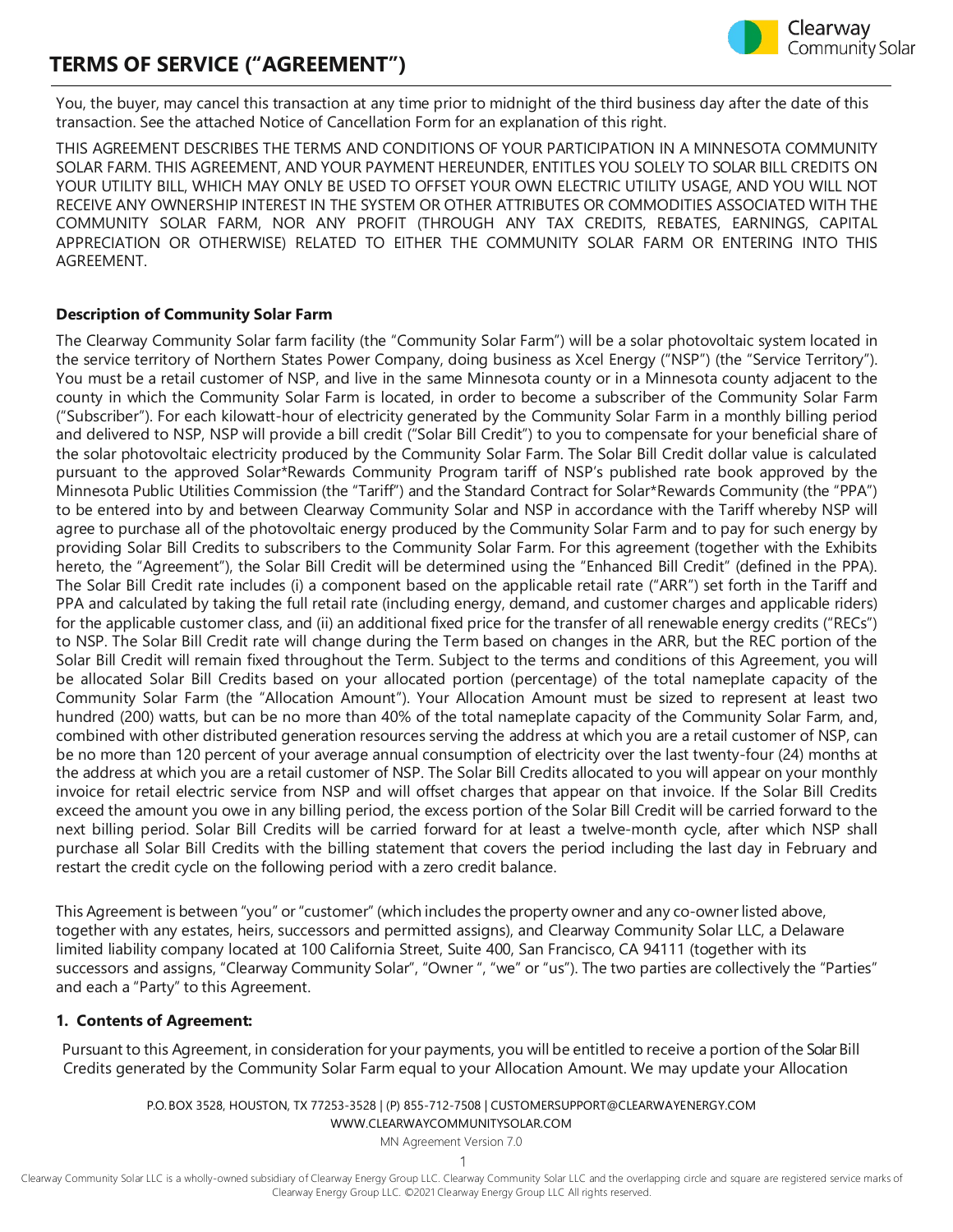Amount from time to time to reflect your historical electricity consumption data.

Your Allocation Amount does not represent an ownership or other interest in the Community Solar Farm, or in any solar panel or other equipment or the real estate on which the Community Solar Farm is located, nor does it entitle you to receive any portion of the actual electricity generated by the Community Solar Farm or of any attributes (including, without limitation, RECs) or commodities associated with the Community Solar Farm or such electricity other than the Solar Bill Credits. You acknowledge that this is a service contract and Clearway Community Solar is not a utility. This Agreement is comprised of the body of the Agreement and the following attached exhibits (the "Exhibits"):

**Exhibit 1** is the Solar\*Rewards Community Subscriber Agency Agreement and Consent Form ("Agency Agreement") that is required by NSP to assign you, the Subscriber, to a Community Solar Farm. When you sign this Agreement, you agree to the terms of the Agency Agreement and will execute the Agency Agreement at the same time that you execute this Agreement. Once we've identified the Community Solar Farm you will be assigned to, we will provide you a completed copy of the Agency Agreement. You hereby authorize Clearway to designate the Community Solar Farm to which you will be assigned, and to change your designated Community Solar Farm as Clearway reasonably deems necessary in its sole discretion. We may, from time to time during the Term, request that you execute a new Agency Agreement to facilitate application of your Allocation Amount to a different Community Solar Farm, in which case we will provide you with an updated document for your records. You agree to so execute a new Agency Agreement within seven (7) days of Clearway's request.

**Exhibit 2** is the Notice of Cancellation to be used if you decide to exercise your right to cancel this Agreement.

## **2. Term:**

- a) The term of this Agreement (the "Term") begins after it is signed by you, unless terminated earlier pursuant to the terms hereof, will end on the twenty-fifth (25th) anniversary of the first day of the first full month upon which commercial operation of the Community Solar Farm is achieved ("Production StartDate") following completion of all requirements and processes required under the interconnection agreement with NSP ("Interconnection Agreement").
- b) We will advise you of the Production Start Date.
- c) WE MAY REJECT THIS YOUR ENROLLMENT FOR ANY REASON BEFORE THE PRODUCTION START DATE SHOULD YOU NOT MEET UNDERWRITING REQUIREMENTS OR FAIL TO PROVIDE ANY REQUIRED DOCUMENTATION, SUCH AS PAST UTILITY BILLS. WE SHALL HAVE NO OBLIGATIONS UNDER THIS AGREEMENT UNTIL WE INFORM YOU IN WRITING THAT YOUR ENROLLMENT IS COMPLETED AND YOU ARE ELIGIBLE TO RECEIVE SOLAR BILL CREDITS.
- d) We may deliver a copy of the Agreement to you by electronic means (e.g., via email or download).

## **3. Early Termination:**

- a) **Rescission.** You may rescind this transaction, without any penalty or obligation, by submitting the Notice of Cancellation to us at any time prior to midnight of the third (3rd) business day ("Rescission Period") after the signing of this Agreement. See Exhibit 2, the attached Notice of Cancellation form for an explanation of this right.
- b) **Cancel During Early Cancellation Period.** In addition to your ability to cancel this Agreement as described in Sections 3(a), 3(c), 3(d), and 3(e), you may elect to cancel this Agreement, without any Cancellation Fee, by providing written notice to us until the earlier-occurring of either: (i) thirty (30) calendar days before the Production Start Date, or (ii) ninety (90) calendar days following the date on which you execute this Agreement ("Early Cancellation Period"). Cancelling during the Early Cancellation Period may take up to one hundred twenty (120) calendar days to process if the Production Start Date occurs during the processing time. You will be responsible for all Monthly Payments (including, as applicable, estimated payments) due under this Agreement through the date of termination if the Production Start Date occurs during the processing of your cancellation.
- c) **Cancel Any Other Time.** You may cancel this Agreement any time after the Rescission Period through the end of the Term by providing us at least one hundred twenty (120) calendar days' written notice and paying a **\$0 cancellation fee ("Cancellation Fee").** You agree that the Cancellation Fee is intended to reflect the damages that we would incur to cover the cost of replacing you as a customer and is not intended as a penalty. You will

P.O. BOX 3528, HOUSTON, TX 77253-3528 | (P) 855-712-7508 [| CUSTOMERSUPPORT@CLEARWAYENERGY.COM](mailto:CUSTOMERSUPPORT@CLEARWAYENERGY.COM) [WWW.CLEARWAYCOMMUNITYSOLAR.COM](http://www.clearwaycommunitysolar.com/)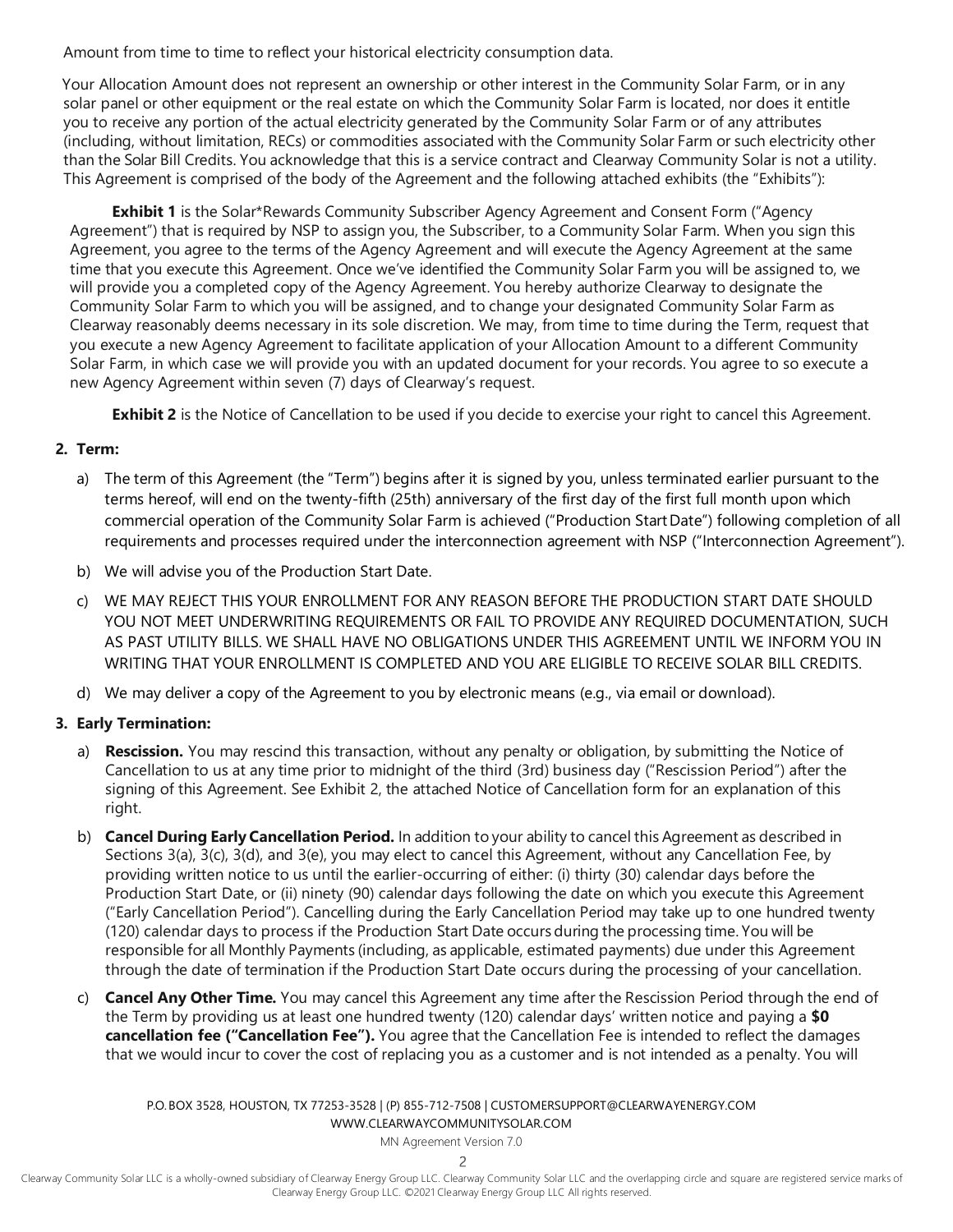be responsible for all Monthly Payments and accrued fees due through the date of termination, and will continue to receive Solar Bill Credits through the date of termination unless the account number on file at the time of cancellation is no longer valid. The Cancellation Fee will be waived upon receipt by Clearway Community Solar of documentation reasonably evidencing Customer's death prior to the end of the Term.

- d) **Cancel with Replacement Customer.** To avoid paying the Cancellation Fee you may cancel this Agreement by (i) providing one hundred twenty (120) calendar days' advance written notice to us and (ii) referring an Eligible Replacement Customer that executes a Terms of Service with us for your Allocation Amount. An "Eligible Replacement Customer" is an individual that satisfies our customer qualification requirements, as they exist at the time of the Eligible Replacement Customer's enrollment, that successfully executes this Agreement (including all required permissions and disclosures), and is accepted for enrollment under the applicable Tariff by the NSP. Customer qualification requirements are subject to change and may include,but are not limited to, credit requirements, electricity usage appropriate for your Allocation Amount, and maintaining an active NSP account. While you may find an Eligible Replacement Customer, you may not "sell" your right to your Allocation Amount to any other person. You will be responsible for all Monthly Payments and accrued fees due through the date of termination.
- e) **Moving.** If you move to a new residence you are obligated to provide us written notice of your new residence address at least one hundred twenty (120) calendar days prior to your move. We reserve the right to require that you provide additional evidence documenting your move. If you move to a new residence and continue to be a customer in the same county as the Community Solar Farm or in a county adjacent to the county in which the Community Solar Farm is located, this Agreement will continue, but you must provide us one hundred twenty (120) calendar days' advance written notice of your new residence address and new NSP account information. In the likely event that you open a new NSP account at your new address within the Service Territory, your new account may be subject to NSP review and approval for enrollment under its Tariff. We are not responsible for any actions or inactions by NSP. You will be responsible for all Monthly Payments due under this Agreement regardless of when any such changes take effect. If you move to a new residence and, provide us with one hundred twenty (120) calendar days' notice with acceptable proof that you moved outside of the service territory, no Cancellation Fee will be charged. You will be responsible for all payments (including, as applicable, estimated payments) due under this Agreement through the last full billing cycle and the partial billing cycle (if applicable) in the one hundred twenty (120) calendar days after you provide notice. Clearway Community Solar will continue to direct NSP to place Solar Bill Credits on your NSP bill until the earlier of: (1) the billing cycle during which the one hundred twenty (120) calendar days' advance notice period expires, and (2) the date your NSP account is closed. Upon presenting acceptable proof of your move outside of the Service Territory, we will confirm in writing that you owe no cancellation fees other than payments required under this paragraph (or, if we have invoiced and you have paid a Cancellation Fee, we will refund that payment above the payments required in this paragraph).
- f) **Cancellation by Clearway.** Clearway Community Solar may terminate this Agreement upon written notice to you (i) at any time prior to the Production Start Date, (ii) at any time after the Production Start Date due to a change in law or regulation or interpretation thereof, or (iii) at our discretion. If we terminate this Agreement, we will not have any liability to you. We may terminate due to a change in law, regulation, interpretation thereof, decision, determination, or order related to the Community Solar Farm ("Change in Law") if: (i) as a result of the Change in Law you are no longer entitled to receive Solar Bill Credits on your bill, or (ii) the Change in Law, a change in utility rate structure, a change in the relationship of the Solar Bill Credit, or is reasonably expected to have, a material adverse effect on us or the applicable Community Solar Farm. You will be obligated to make payments to us for any Solar Bill Credits or estimated payments generated through the date of termination.

P.O. BOX 3528, HOUSTON, TX 77253-3528 | (P) 855-712-7508 [| CUSTOMERSUPPORT@CLEARWAYENERGY.COM](mailto:CUSTOMERSUPPORT@CLEARWAYENERGY.COM) [WWW.CLEARWAYCOMMUNITYSOLAR.COM](http://www.clearwaycommunitysolar.com/)

MN Agreement Version 7.0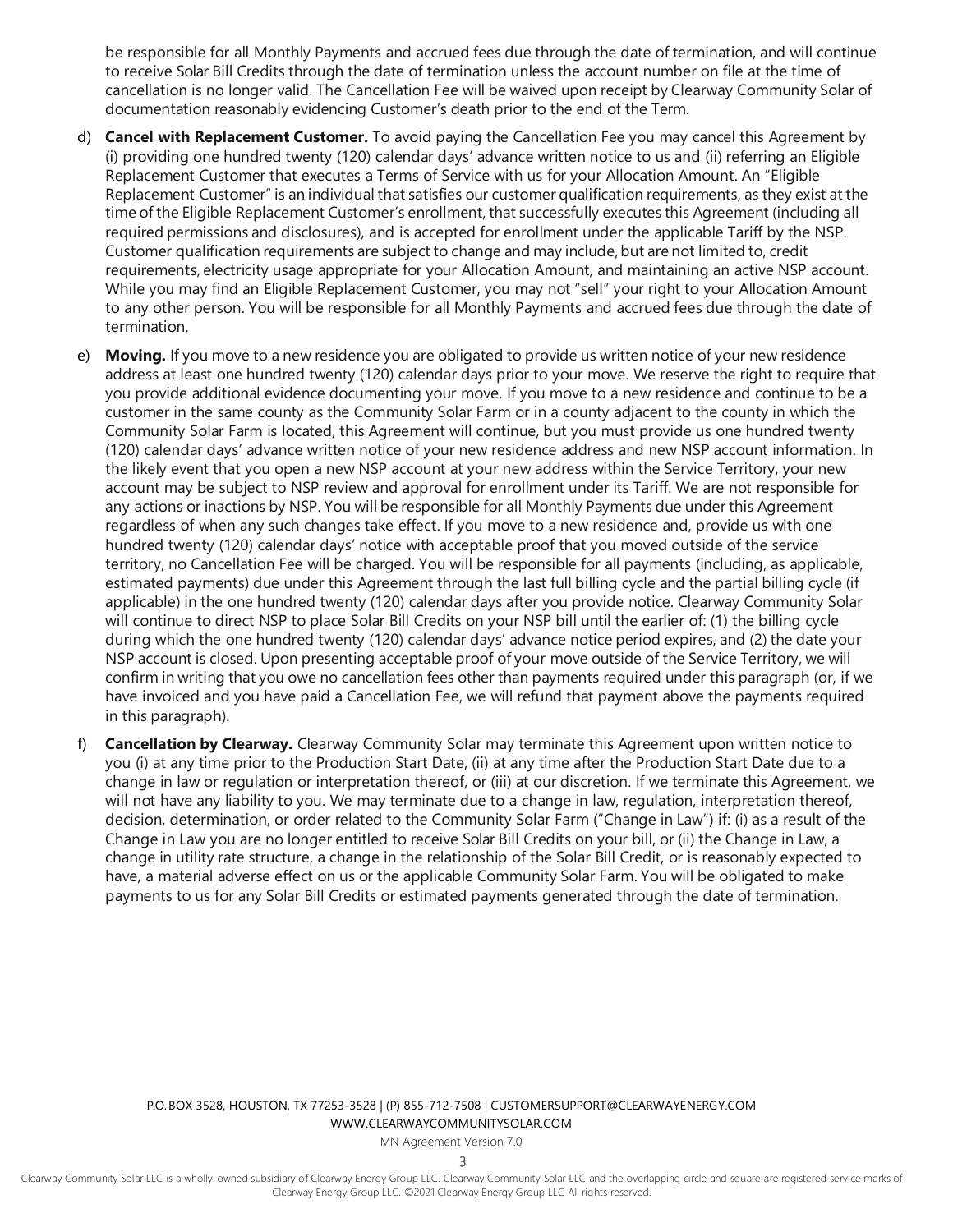| <b>MOVE TERMS</b>                                                    | <b>TIME TO PROCESS</b><br><b>YOUR REQUEST</b> | <b>FEE</b> |
|----------------------------------------------------------------------|-----------------------------------------------|------------|
| <b>Moving Inside Service Territory &amp; Taking Service with You</b> | 120 days                                      | \$0        |
| <b>Moving Outside Service Territory with Proof of Move</b>           | 120 days                                      | \$0        |
| <b>CANCELLATION TERMS</b>                                            |                                               |            |
| <b>Cancel During Early Cancellation Period*</b>                      | 120 days                                      | \$0        |
| <b>Cancel with a Replacement Customer</b>                            | 120 days                                      | \$0        |
| <b>Cancel Any Time for Any Reason</b>                                | 120 days                                      | \$0        |

*\*Eligible until the earlier of: (1) 30 days before the Production Start Date or (2) 90 days after you execute this Agreement.*

#### **4. Payments:**

- a) Following the Production Start Date, you are responsible for paying the amount shown on monthly invoices sent by us to you. You shall make the payments set forth on each monthly invoice on or before the due date set forth on such invoice. Xcel Energy Enhanced Bill Credit **\$0.1586** per kWh ("EBC") as of 4/1/2021. EBC is subject to change annually and Solar Bill Credits may not be immediately available. For each monthly billing period, the amount you will owe for the right to receive a share of Solar Bill Credits will be equal to the product of (i) the amount of energy generated by the Community Solar Farm and delivered to NSP for the relevant month, multiplied by (ii) your percentage equivalent Allocation Amount of the Community Solar Farm, multiplied by (iii) the Subscription Rate **\$0.1416** per kWh (subject to 2% annual escalation rate) (the "Monthly Payment"). The amount of the Monthly Payment may be adjusted pursuant to other terms and conditions of this Agreement, the PPA and the Tariff.
- b) Payments may be made by your choice of check, money order, credit card, or debit card, or by authorizing us to charge amounts automatically to your credit or debit card or deduct amounts automatically from your checking or savings account. To authorize such automatic payments, you may enroll by logging into your customer portal account at [www.my-clearway.com](http://www.my-clearway.com/) or by calling us at 855-712-7508. **If you authorize automatic payments, then after the first three consecutive months of such payments, you will receive a credit of forty dollars (\$40) to your account on the following month's invoice.** If you elect to make payments by check or money order, then you are responsible for mailing your payment to the following address:

#### **Clearway Community Solar Attention: Remittance Processing P.O. Box 4387 Portland, OR 97208**

- c) You agree to pay interest on payments more than thirty (30) days past due of 1% per month, but not more than the maximum interest rate permitted by law. You also agree to pay a return check fee or payment denial fee of twenty-five dollars (\$25), but not more than the maximum permitted by law, each time your bank refuses or returns your check or electronic debit payment (as applicable).
- d) Estimated Taxes: The Monthly Payments do not include applicable taxes. We will be responsible for all income, gross receipts, ad valorem, personal property, or real property or other similar taxes and any franchise fees or similar fees assessed against us for our interests in the Community Solar Farm. We will not be responsible for any taxes assessed against you based on or related to your overall income or revenues. If applicable, you agree to pay, in addition to the specified Monthly Payment, any applicable federal, state or local sales and use taxes, and

P.O. BOX 3528, HOUSTON, TX 77253-3528 | (P) 855-712-7508 [| CUSTOMERSUPPORT@CLEARWAYENERGY.COM](mailto:CUSTOMERSUPPORT@CLEARWAYENERGY.COM) [WWW.CLEARWAYCOMMUNITYSOLAR.COM](http://www.clearwaycommunitysolar.com/)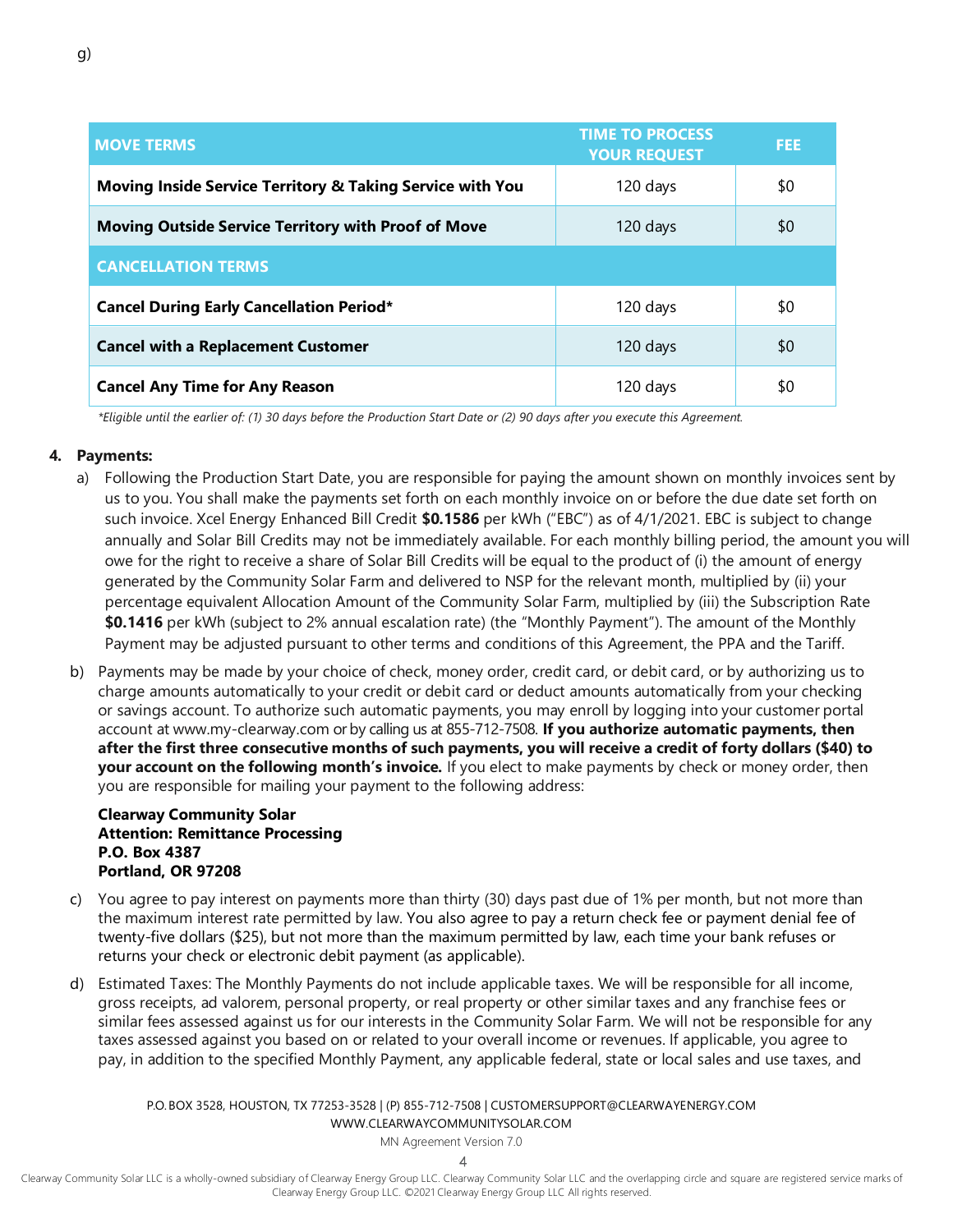any other governmental charges on or related to this Agreement, as invoiced by us or imposed directly by your local jurisdiction, unless prohibited by law.

e) Billing Adjustments: NSP will determine the amount of electricity generated by the Community Solar Farm based on a metering device at the location of the Community Solar Farm. In the event that we become aware of an error on an invoice for a prior billing period, we will endeavor to provide a billing adjustment on your next invoice. If NSP makes a billing adjustment and reduces the amount of electricity delivered from the Community Solar Farm, resulting in a decrease in the Solar Bill Credits allocated to you, we will reimburse you in the form of a credit on your next invoice for the amount of Monthly Payment you paid that was in excess of the Monthly Payment you should have paid based on the reduced electricity generated/Solar Bill Credit you received. If NSP makes a billing adjustment and increases the amount of electricity delivered from the Community Solar Farm, resulting in an increase in the Solar Bill Credits allocated to you for a period, we will invoice you on your next invoice for the additional amount of Monthly Payment you should have paid based on the increased electricity generated/Solar Bill Credit you received compared to the Monthly Payment you actually paid.

## **5. Customer Acknowledgments, Rights and Obligations:**

- a) Except as expressly set forth in the Agreement, you will not have any rights or obligations with respect to the development, financing, construction ownership, operation or maintenance of the Community Solar Farm.
- b) You have no ownership or other interest in the Community Solar Farm or the actual electric generation of the Community Solar Farm and other than your allocated portion of the Solar Bill Credits, no right with respect to any attribute (including, without limitation, RECs) or commodity associated with the Community Solar Farm or such electric generation, nor shall you have any right to access the Community Solar Farm.
- c) You agree that you will cooperate with us as reasonably necessary to facilitate the compliance of this Agreement and the Community Solar Farm with (i) any regulatory requirements affecting this Agreement and in effect from time to time, (ii) the PPA, and (iii) the Tariff. You further agree to execute, and to assist us in obtaining, all documentation related to the implementation of this Agreement and your receipt of Solar Bill Credits hereunder, including, without limitation, the execution of the Agency Agreement. You also acknowledge that Clearway may apply your Allocation Amount to a different Community Solar Farm at any time during the term. You agree to cooperate with us as reasonably necessary to facilitate any such application of your Allocation Amount to a different Community Solar Farm, including, without limitation, execution of a new Agency Agreement within seven (7) days of Clearway's request.
- d) You acknowledge that you are solely responsible for maintaining your customer account with your NSP and you understand that the Solar Bill Credits you are allocated under this Agreement may only cover a portion of the usage appearing on your NSP invoices and any charges not covered by the Solar Bill Credits are your responsibility.
- e) You agree that we may obtain your NSP account information, historical electricity consumption data, current and historical electricity rate data, historical billing data, and other utility-related data from your NSP and/or an authorized third party. You further authorize us to share this data with our affiliates, financiers, lawyers, accountants, and agents, subject to the requirements of applicable law and only to the extent reasonably required to facilitate service to you under this Agreement. The authorizations in this Section 5(e) shall be valid during the Term and for a reasonable period thereafter, not to exceed six (6) months, for purposes of carrying out the transactions contemplated by this Agreement.
- f) If the NSP account number at your current residence changes, then you are obligated to provide us with written notice of your new NSP account number. We will coordinate with the NSP to have Solar Bill Credits reassigned to your new account. You will be responsible for all payments due under this Agreement regardless of when any such changes take effect.
- g) You agree that, as between you and us, we are the owner of, and have the sole right to claim and receive any and all tax, environmental or other attributes or credits, grants, subsidies, renewable energy attributes or credits (including, without limitation any and all RECs), carbon offset credits, rebates, capacity payments or other benefits related to the

#### P.O. BOX 3528, HOUSTON, TX 77253-3528 | (P) 855-712-7508 [| CUSTOMERSUPPORT@CLEARWAYENERGY.COM](mailto:CUSTOMERSUPPORT@CLEARWAYENERGY.COM) [WWW.CLEARWAYCOMMUNITYSOLAR.COM](http://www.clearwaycommunitysolar.com/)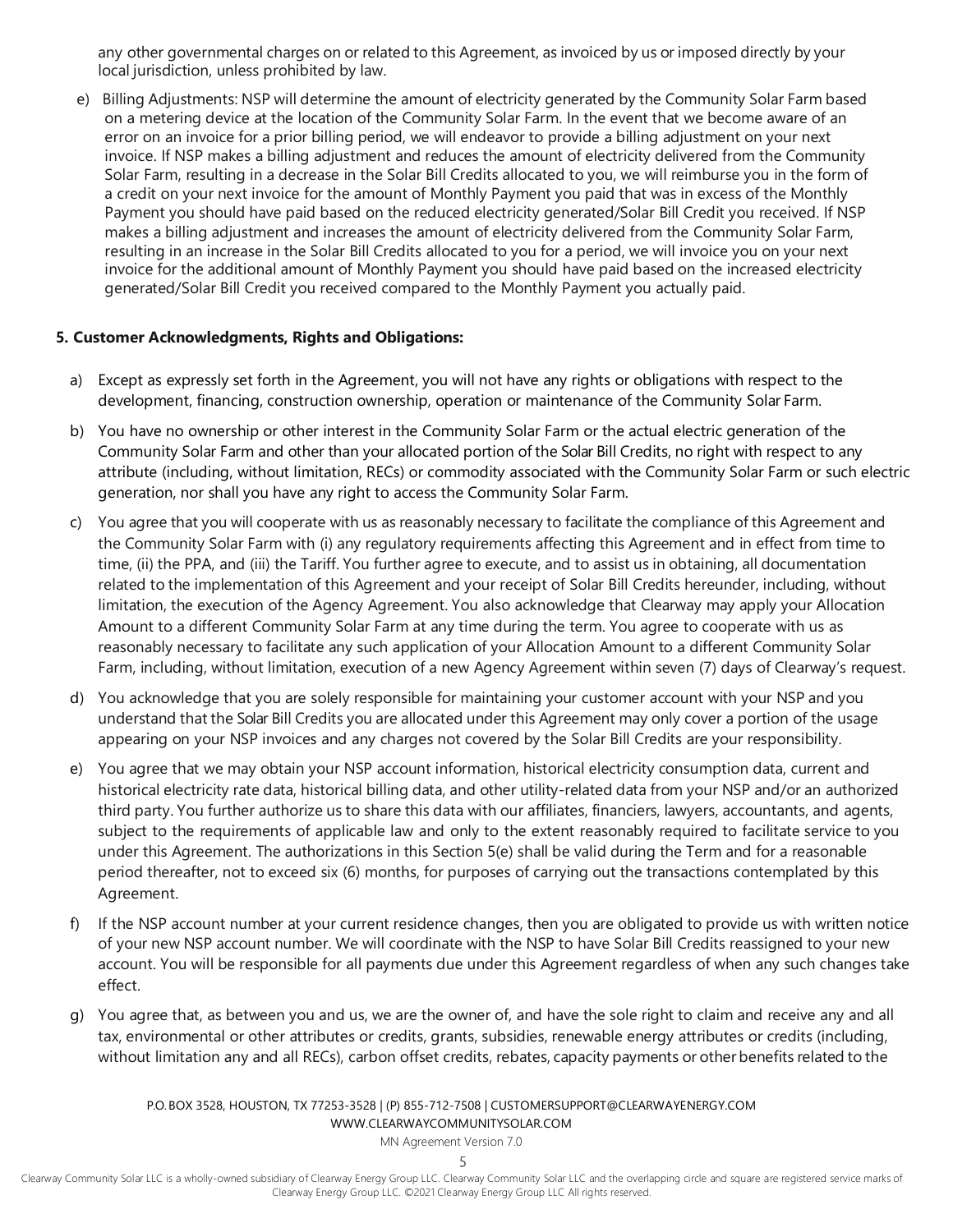Community Solar Farm and/or the electricity generated by the Community Solar Farm (collectively, "Incentives"), and any other benefits of ownership of the Community Solar Farm, both presently and in the future. You acknowledge that the Solar Bill Credits you receive from the Community Solar Farm are not considered renewable energy or solar power for the purposes of federal, state, and local policy incentive purposes, and you further agree not to make any claims or representations to the contrary (including claiming to have received clean energy or solar energy), or take any actions (including attempting to sell RECs from the Community Solar Farm), which would conflict with our rights to any Incentives, including any environmental or renewable energy attributes.

h) By signing this Agreement, you agree that, as allowed by applicable law, we may periodically: (a) access your consumer credit report(s) and credit score(s) with all or any of the following entities: Experian, TransUnion, Equifax, FICO, or any other entity that provides consumer financial information; (b) furnish information related to your account to credit reporting agencies; and (c) disclose information obtained to our affiliates and our actual or prospective financing partners, investors, insurers, and acquirers of all or a portion of our business or assets for the purpose of evaluating your creditworthiness. We may have prescreened your credit. Prescreening of credit does not impact your credit score. You can choose to stop receiving "prescreened" offers of credit from this and other companies by calling toll- free, 1-888-5-OPTOUT (1-888-567-8688).

## **6. Clearway Community Solar's Rights and Obligations:**

- a) We will provide to you a public annual report regarding the Community Solar Farm as of the end of the calendar year or other fiscal year.
- b) We will claim and receive any and all Incentives, and any other benefits of ownership of the Community Solar Farm, both presently and in the future.
- c) We shall be responsible for answering all questions from you regarding your participation in the Community Solar Farm. We are solely responsible for resolving disputes with NSP or you regarding the accuracy of your Allocation Amount, and the energy delivered to NSP that is allocated to you in connection therewith. Upon your request, we will work with you in good faith to resolve billing disputes with NSP regarding the Community Solar Farm. Notwithstanding the foregoing, you acknowledge that NSP is responsible for resolving disputes with you regarding the applicable rate used to determine the Solar Bill Credit.

## **7. Customer Representation:**

By signing this Agreement, you represent that you (i) are an individual at least eighteen (18) years of age, and (ii) have authority to make decisions pertaining to the NSP account shown on the Disclosure Form.

## **8. Assignment:**

We may assign, sell, pledge or transfer this Agreement without your consent and without prior notice to you. Upon any such assignment, sale or transfer, the assignor shall be released from all future obligations under this Agreement. You may not assign, sell, pledge or otherwise transfer this Agreement (or any interest therein) to a third party without our prior written consent, which we may withhold in our sole discretion.

## **9. Insurance Risk of Loss:**

We will insure the Community Solar Farm and bear the risk of loss, damage, theft, destruction or similar occurrence of all or any part of the Community Solar Farm during the Term.

## **10. EVENTS OF DEFAULT; REMEDIES:**

- a) YOU WILL BE IN DEFAULT OF THIS AGREEMENT IF YOU SELL, PLEDGE, ASSIGN, OR TRANSFER YOUR RIGHTS OR OBLIGATIONS UNDER THIS AGREEMENT WITHOUT OUR PRIOR WRITTEN CONSENT. Additionally, you will be in default if:
	- (i) you do not make a payment within ten (10) days after the date the payment is due;
	- (ii) you violate any other obligation under this Agreement and such violation continues for fifteen (15) days after you receive written notice;

P.O. BOX 3528, HOUSTON, TX 77253-3528 | (P) 855-712-7508 [| CUSTOMERSUPPORT@CLEARWAYENERGY.COM](mailto:CUSTOMERSUPPORT@CLEARWAYENERGY.COM) [WWW.CLEARWAYCOMMUNITYSOLAR.COM](http://www.clearwaycommunitysolar.com/)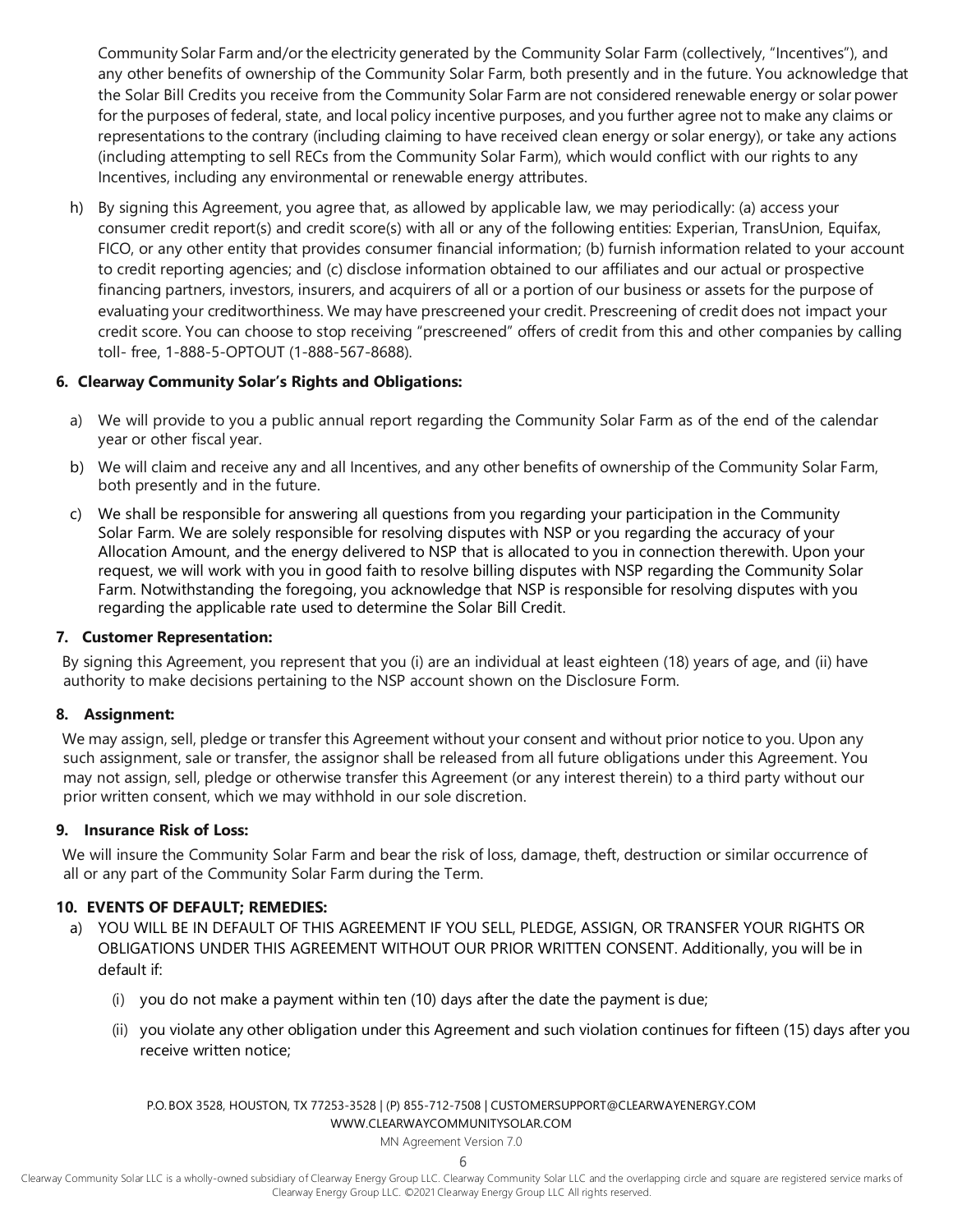- (iii) you provide false or misleading information to us; or
- (iv) you voluntarily commence bankruptcy, insolvency, reorganization, stay, or similar debtor-relief proceedings, or if any of the foregoing proceedings are brought involuntarily against you, or if you become insolvent or generally do not pay debts as they become due, or admit in writing your inability to pay debts, or make an assignment for the benefit of creditors.
- b) To the fullest extent permitted by applicable law (and after waiting any period and providing you with any notice required by applicable law), if you are in default under this Agreement, we have the right to take one or more of the following actions and any other action available to us under this Agreement or at law or in equity:
	- (i) take action to prevent loss, correct your default, or otherwise enforce performance of this Agreement, by court action or otherwise;
	- (ii) terminate this Agreement and your interest in the Solar Bill Credits;
	- (iii) in the case of a default caused by your failure to make timely payments under this Agreement, collect the late payment charge described in Section 4(c); and
	- (iv) in the case of a default caused by anything other than your failure to make timely payments under this Agreement, seek damages calculated to reflect the cost to us of covering for your default, based on:
		- (1) all accrued and unpaid payments under the Agreement, taxes, fees, penalties, interest and all other amounts then accrued or due and owing under this Agreement;
		- (2) the net present value of payments you would have paid under this Agreement for the remainder of the Term;
		- (3) all compensation (on a net after tax basis assuming a tax rate of 35%) for the loss or recapture of any Incentives or their benefits to the extent attributable to your breach. Additionally, you agree to pay us for all reasonable costs and expenses we incur due to your default, including costs and expenses to prevent loss, correct your default, or take other action permitted under this Agreement. If we choose to exercise a remedy, we are not restricted from exercising other remedies. If we choose not to exercise a remedy, we are not restricted from exercising that remedy in the future.
- c) If we choose to exercise a remedy, we are not restricted from exercising other remedies (to the fullest extent permitted by applicable law). If we choose not to exercise a remedy, we are not restricted from exercising that remedy in the future. If any of the remedies set out herein are not permitted under applicable law (including in the case of any remedy that is considered an accelerated payment and prohibited by law), we reserve the right to pursue any and all other remedies set out in this Agreement and those remedies available at law and in equity, in each case to the fullest extent permitted by applicable law.

## **11. Force Majeure:**

We shall not be in breach of this Agreement because of any failure or delay in complying with our obligations under this Agreement (except payment obligations) to the extent such failure or delay is due to one or more events of Force Majeure or their effects, and the periods allowed for the performance by us of such obligations shall be extended for so long as such events or effects continue. For purposes of this Agreement, the term "Force Majeure" shall mean acts of God or the public enemy; war; hostilities; riots; terrorism; abnormally adverse weather conditions not reasonably anticipatable by the Parties; fires; floods; explosion; volcanic activity; accidents; riots; vandalism; regional strikes or other significant regional labor disputes; a Governmental Authority's actions or failure to act; a utility's actions or failure to act, including any curtailment of the Community Solar Farm; any event of force majeure under the PPA or Interconnection Agreement, or any other causes, whether or not of the same class or kind as those specifically named above, which are not within our reasonable control and which, by the exercise of reasonable diligence, we are unable to prevent. We shall have the option of terminating this Agreement if a Force Majeure event continues for thirty (30) days or more. If we terminate this Agreement due to continuing Force Majeure event, you shall be responsible for making any and all payments and any other applicable payments up to the start of such Force Majeure event.

> P.O. BOX 3528, HOUSTON, TX 77253-3528 | (P) 855-712-7508 [| CUSTOMERSUPPORT@CLEARWAYENERGY.COM](mailto:CUSTOMERSUPPORT@CLEARWAYENERGY.COM) [WWW.CLEARWAYCOMMUNITYSOLAR.COM](http://www.clearwaycommunitysolar.com/)

> > MN Agreement Version 7.0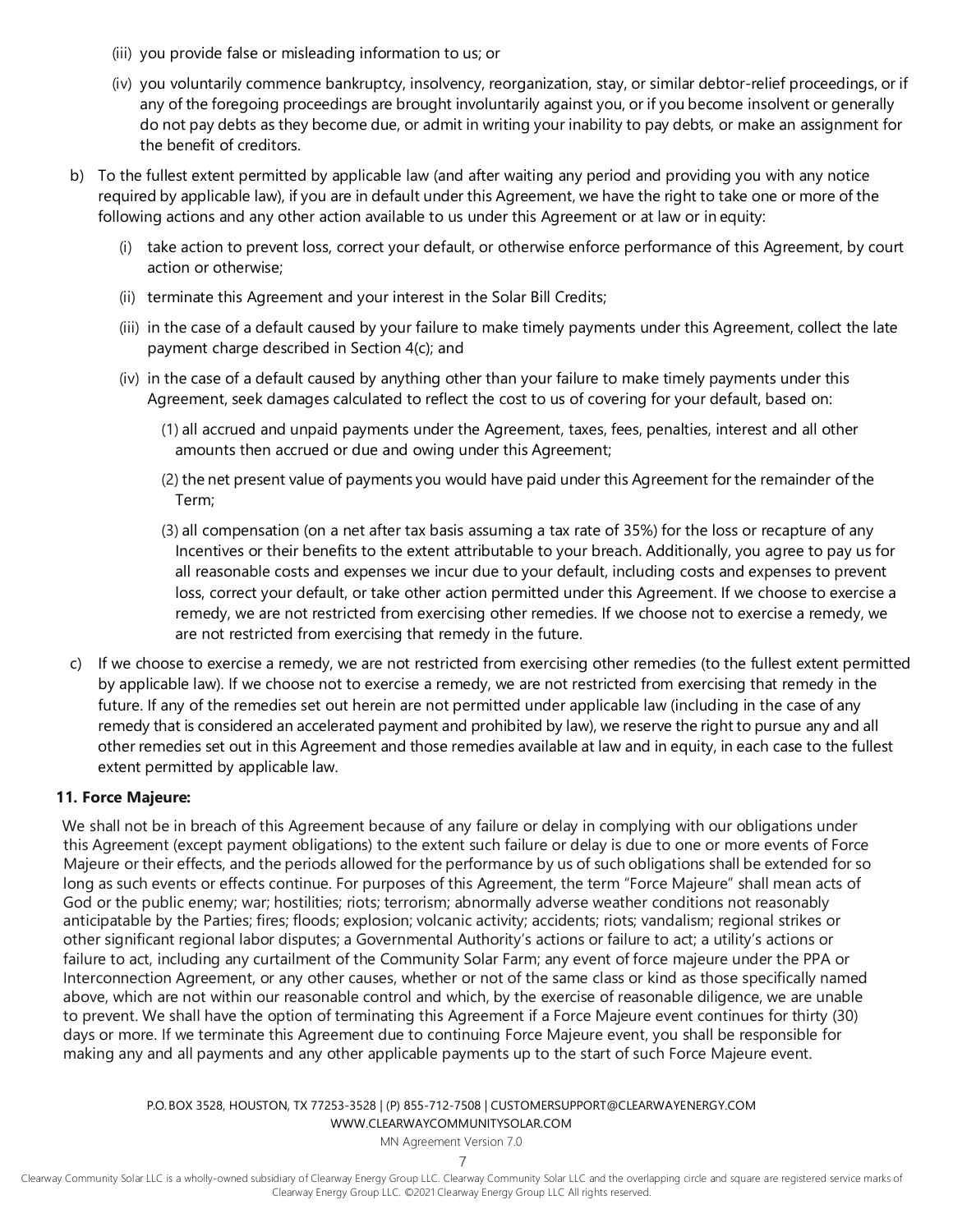## **12. Governing Law:**

This Agreement is governed by the internal laws of the State of Minnesota without regard to principles of conflict of law, together with any applicable federal law.

## **13. Notices; Contact:**

- a) All notices, requests, statements and other communications under this Agreement must be made in writing or to the email address provided by you and will be considered to have been properly given and received:
	- (i) If by hand delivery or email, on the day and at the time on which delivered to the intended recipient at the address set forth in this Agreement;
	- (ii) if sent by mail, on the third (3) business day after the day on which deposited in the United States certified or registered mail, postage prepaid, return receipt requested, addressed to the intended recipient at its address set forth in this Agreement; or
	- (iii) if by overnight Federal Express or other reputable overnight express mail service, on the next business day after delivery to such express mail service, addressed to the intended recipient at its address set forth in this Agreement.
- b) Contact information: Clearway Community Solar P.O. Box 3528, Houston, TX 77253-3528 1-855-712-7508 [customersupport@clearwayenergy.com](mailto:customersupport@clearwayenergy.com)

## **14. LIMITATION OF LIABILITY AND WARRANTY DISCLAIMER:**

- a) TO THE MAXIMUM EXTENT PERMITTED BY LAW: OUR LIABILITY TO YOU UNDER THIS AGREEMENT SHALL BE LIMITED TO DIRECT, ACTUAL DAMAGES ONLY AND WILL IN NO EVENT EXCEED THE AMOUNT PAID BY YOU TO US UNDER THIS AGREEMENT; AND IN NO EVENT SHALL EITHER PARTY BE LIABLE TO THE OTHER FOR CONSEQUENTIAL, INCIDENTAL, PUNITIVE, EXEMPLARY, SPECIAL OR INDIRECT DAMAGES. THIS AMOUNT OF LIABILITY IS YOUR SOLE AND EXCLUSIVE REMEDY, AND YOU HEREBY WAIVE ALL OTHER REMEDIES OR DAMAGES AT LAW OR EQUITY.
- b) EXCEPT AS EXPRESSLY PROVIDED HEREIN, WE MAKE NO WARRANTY OR REPRESENTATION, EITHER EXPRESS OR IMPLIED, REGARDING OUR OBLIGATIONS OR THE COMMUNITY SOLAR FARM. WE DISCLAIM ALL WARRANTIES OF MERCHANTABILITY OR FITNESS FOR A PARTICULAR USE OR PURPOSE. WITHOUT LIMITING THE FOREGOING, WE DO NOT WARRANT OR GUARANTY THE AMOUNT OF ELECTRICITY OR SOLAR BILL CREDITS TO BE GENERATED BY THE COMMUNITY SOLAR FARM.

**15. INDEMNIFICATION:**TO THE MAXIMUM EXTENT PERMITTED BY LAW, YOU AGREE TO INDEMNIFY, DEFEND AND HOLD HARMLESS US AND OUR SUCCESSORS AND ASSIGNEES, AND OUR AND THEIR EMPLOYEES, OFFICERS, DIRECTORS AND AGENTS, FROM ANY AND ALL LOSSES, LIABILITIES, DAMAGES, CLAIMS, ACTIONS, COSTS, JUDGMENTS, EXPENSES (INCLUDING REASONABLE ATTORNEYS' FEES AND EXPENSES), PENALTIES, DEMANDS AND LIENS ASSERTED BY OR RESULTING FROM CLAIMS, ACTIONS, SUITS OR DEMANDS BY ANY THIRD PARTY, OF ANY KIND OR NATURE ARISING OUT OF, CONNECTED WITH, RELATING TO OR RESULTING FROM YOUR FAILURE TO COMPLY WITH ANY OF THE TERMS OR CONDITIONS OF THIS AGREEMENT. THIS SECTION SHALL SURVIVE THE TERMINATION OF THIS AGREEMENT.

## **16. Arbitration of Claims; Waiver of Jury Trial:**

Any dispute, disagreement or claim between you and Clearway arising out of or in connection with this Agreement, which cannot be amicably resolved by the Parties shall be submitted to final and binding arbitration, in accordance with the Consumer Arbitration Rules of the American Arbitration Association, if applicable (the "AAA Consumer Rules"). In the event of a conflict between the provisions of the AAA Consumer Rules and the provisions of this Agreement, the provisions of this Agreement shall govern. Any in-person arbitration proceedings shall be conducted at a location that is reasonably convenient to both Parties with due consideration of their ability to travel and other pertinent circumstances. If the Parties are unable to agree on a location, the determination shall be made by the AAA. This agreement to arbitrate is governed by

> P.O. BOX 3528, HOUSTON, TX 77253-3528 | (P) 855-712-7508 [| CUSTOMERSUPPORT@CLEARWAYENERGY.COM](mailto:CUSTOMERSUPPORT@CLEARWAYENERGY.COM) [WWW.CLEARWAYCOMMUNITYSOLAR.COM](http://www.clearwaycommunitysolar.com/)

> > MN Agreement Version 7.0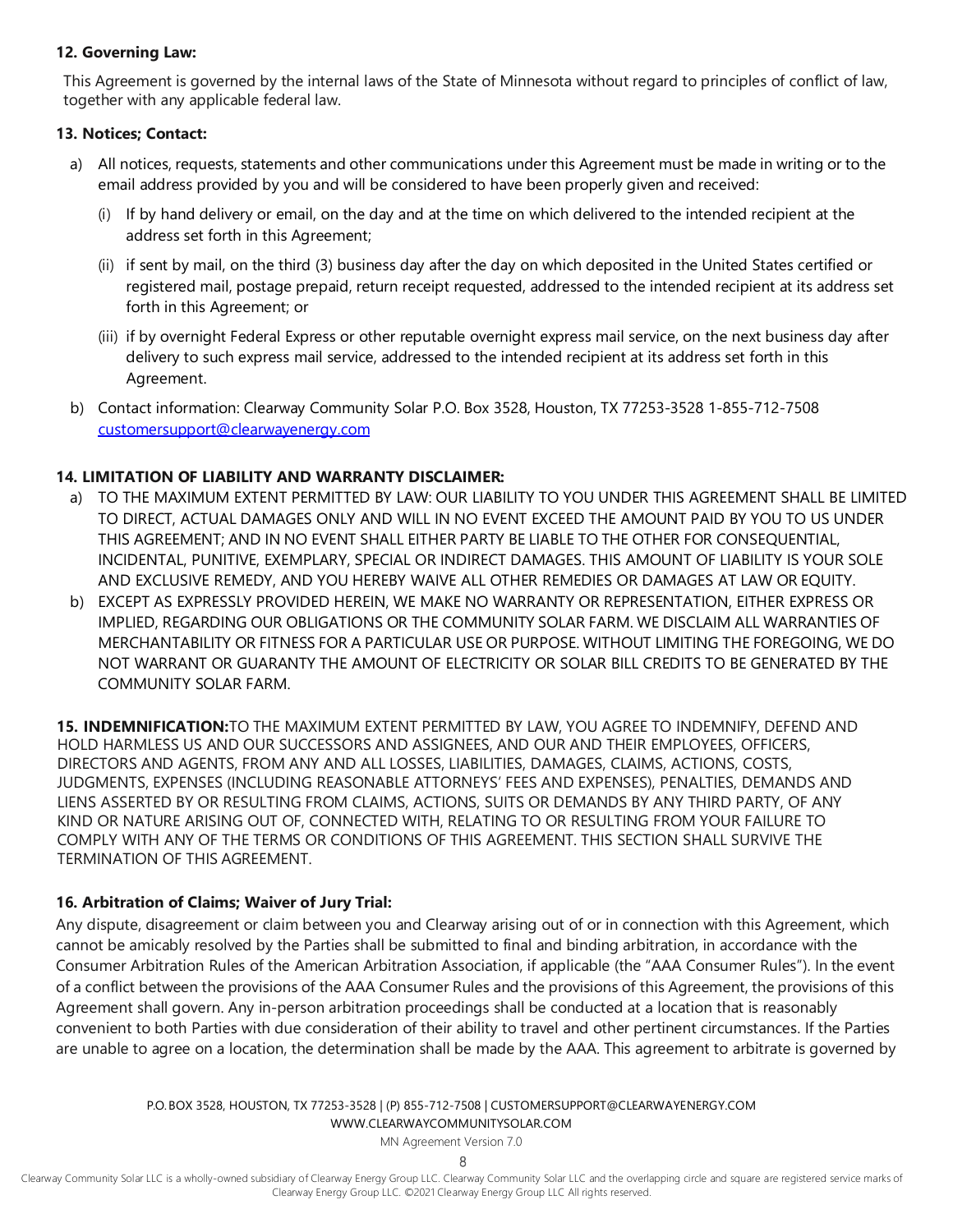the Federal Arbitration Act.

While a dispute, disagreement or claim is being resolved under this Section 16, both Parties shall continue to perform their obligations under this Agreement. Any arbitration shall be conducted by one arbitrator appointed in accordance with the AAA Consumer Rules.

- a) YOU AND CLEARWAY COMMUNITY SOLAR AGREE THAT BY ENTERING INTO THIS AGREEMENT, YOU AND WE ARE WAIVING THE RIGHT TO A JURY TRIAL. IN ADDITION, EACH PARTY MAY BRING CLAIMS AGAINST THE OTHER PARTY ONLY IN ITS INDIVIDUAL CAPACITY AND NOT AS A PLAINTIFF OR CLASS MEMBER IN ANY PURPORTED CLASS OR REPRESENTATIVE PROCEEDING. THE ARBITRATOR MAY NOT CONSOLIDATE MORE THAN ONE PERSON'S CLAIMS, AND MAY NOT OTHERWISE PRESIDE OVER ANY FORM OF A REPRESENTATIVE OR CLASS PROCEEDING. THIS ARBITRATION CLAUSE REPLACES THE RIGHT TO PARTICIPATE IN A CLASS ACTION OR SIMILAR PROCEEDING. IN THE EVENT OF ANY DISPUTE BETWEEN YOU AND CLEARWAY COMMUNITY SOLAR AS TO WHETHER CLASS OR COLLECTIVE ARBITRATION IS AVAILABLE UNDER THIS AGREEMENT, EITHER PARTY MUST SUBMIT SUCH DISPUTE TO A COURT HAVING JURISDICTION, AND DOING SO WILL NOT WAIVE THE RIGHT TO ARBITRATE ANY OTHER DISPUTE UNDER THIS AGREEMENT. OTHER RIGHTS THAT YOU OR CLEARWAY COMMUNITY SOLAR WOULD HAVE IN COURT MAY NOT BE AVAILABLE IN ARBITRATION.
- b) The award of the arbitrator (the "Arbitration Award"): (i) shall be conclusive, final, and binding upon the Parties; and (ii) shall be the sole and exclusive remedy between the Parties regarding any and all claims and counterclaims presented to the arbitrator. Judgment on the Arbitration Award may be entered in any court having jurisdiction.
- c) If you initiate the arbitration, you will be required to pay the first \$200 of any filing fee. If we initiate the arbitration, we will pay the initial filing fee. All other filing fees, administrative fees charged by the AAA, any AAA expenses, and arbitrator compensation and expenses of the arbitrator, including required travel and other expenses, as well as any costs relating to proof and witnesses produced at the direction of the arbitrator, shall be borne in accordance with the Costs of Arbitration section of the AAA Consumer Rules. We will each bear all of our own attorneys' fees and costs.

#### **17. Entire Agreement; Modifications in Writing; Survival:**

This Agreement, including its Exhibits, contains the entire agreement between the Parties regarding the Community Solar Farm and supersedes and replaces any previously executed Community Solar Terms of Service between the Parties for the NSP account number. There are no other agreements between the Parties regarding the Community Solar Farm for the NSP account provided, either written or oral. Any amendment or other change to this Agreement must be in writing and signed by both Parties. Any delay or failure of a Party to enforce the obligations of the other Party under this Agreement shall not constitute a waiver of such obligations or a Party's right to enforce the same and shall not affect the validity of this Agreement. If any portion of this Agreement cannot be enforced, the unaffected portions will remain in effect. Notwithstanding anything to the contrary in this Agreement, this Agreement shall not affect the waiver of any rights to which you are entitled by any statute or regulation.

#### **18. Third Party Beneficiaries; Miscellaneous:**

No person that is not a party to this Agreement has any right to enforce any term of this Agreement. All rights, powers and remedies provided under this Agreement are cumulative and not exclusive of any rights, powers, or remedies provided by applicable law or otherwise. The terms of this Agreement that expressly or by their nature survive termination shall continue after the termination until fully performed. This Agreement may be executed in one or more counterparts, each of which shall be deemed an original and all of which collectively shall be deemed one and the same instrument.

#### **19. NOTICE TO CUSTOMER:** DO NOT SIGN THIS AGREEMENT IF THERE ARE ANY BLANK SPACES. YOU ARE ENTITLED TO A COPY OF THE **AGREEMENT AT THE TIME YOU SIGN. KEEP IT TO PROTECT YOUR LEGAL RIGHTS.**

#### **THE DATE OF THIS AGREEMENT AND THIS TRANSACTION IS: \*SEE CERTIFICATE OF COMPLETION\***

#### **YOU MAY CANCEL THIS TRANSACTION AT ANY TIME PRIOR TO MIDNIGHT OF THE THIRD (3RD)**

P.O. BOX 3528, HOUSTON, TX 77253-3528 | (P) 855-712-7508 [| CUSTOMERSUPPORT@CLEARWAYENERGY.COM](mailto:CUSTOMERSUPPORT@CLEARWAYENERGY.COM) [WWW.CLEARWAYCOMMUNITYSOLAR.COM](http://www.clearwaycommunitysolar.com/)

MN Agreement Version 7.0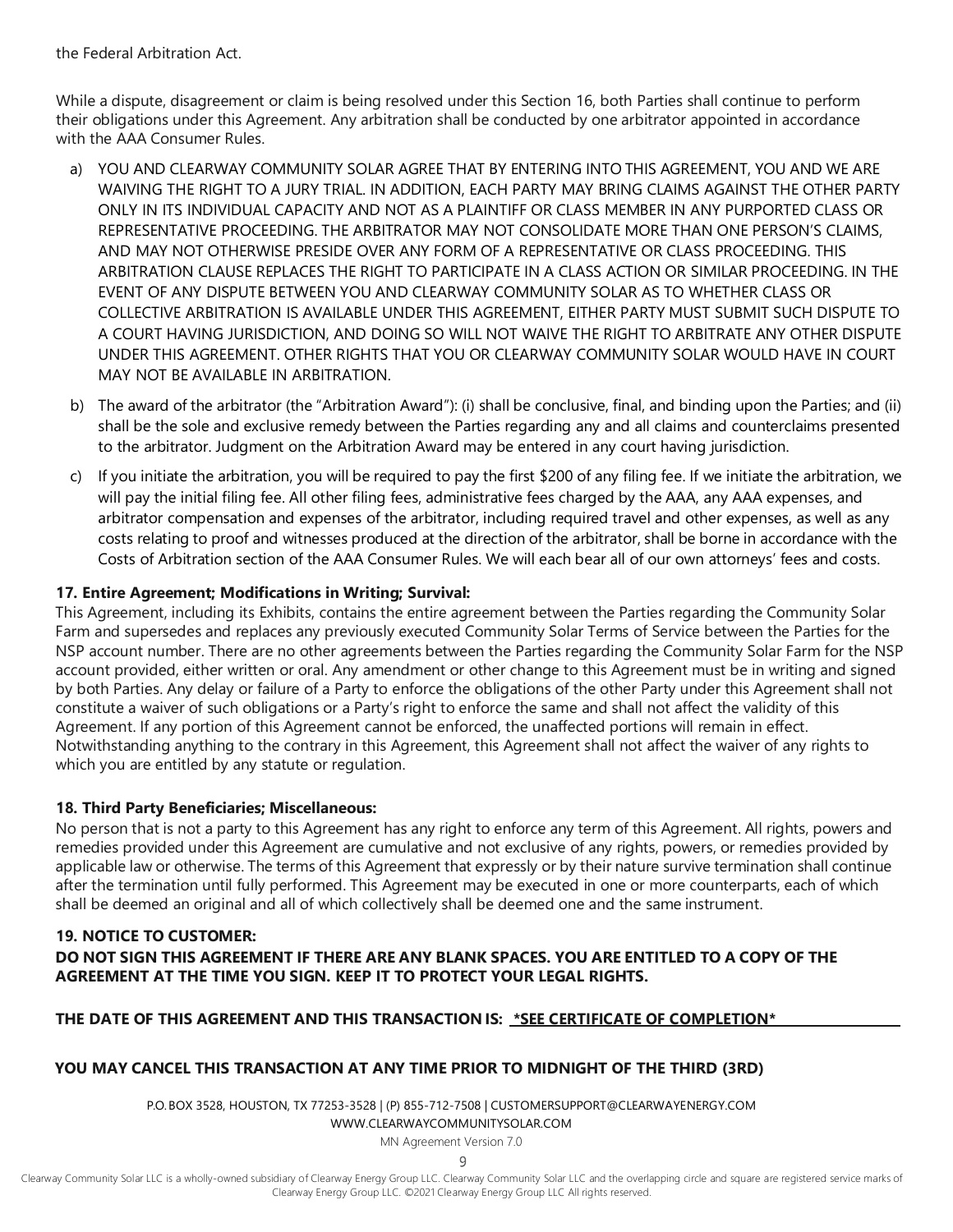## **BUSINESS DAY FOLLOWING EXECUTION OF THIS AGREEMENT. SEE SECTION 3(A) ABOVE ALONG WITH THE NOTICE OF CANCELLATION FOR FURTHER EXPLANATION OF THIS RIGHT.**

BY SIGNING ELECTRONICALLY, YOU ACKNOWLEDGE THAT YOU HAVE READ AND UNDERSTAND THIS AGREEMENT AND ITS EXHIBITS IN THEIR ENTIRETY, AND THAT YOU HAVE RECEIVED A COPY OF THIS AGREEMENT. IF WE REJECT YOUR ENROLLMENT FOR ANY REASON, WE WILL INFORM YOU VIA EMAIL OF OUR DECISION. I HAVE READ AND UNDERSTAND THE FOREGOING AND AGREE TO SUBMIT ANY DISPUTE ARISING OUT OF THE AGREEMENT TO DISPUTE RESOLUTION AS DESCRIBED IN SECTION 16 TO THIS AGREEMENT, WAIVING ANY RIGHT TO PARTICIPATE IN A CLASS ACTION OR SIMILAR PROCEEDING.

**To the extent applicable, any acceptance of this Agreement by affirmation using an electronic signature shall be deemed a binding acceptance of this Agreement and shall be valid as a signature.**

> P.O. BOX 3528, HOUSTON, TX 77253-3528 | (P) 855-712-7508 [| CUSTOMERSUPPORT@CLEARWAYENERGY.COM](mailto:CUSTOMERSUPPORT@CLEARWAYENERGY.COM) [WWW.CLEARWAYCOMMUNITYSOLAR.COM](http://www.clearwaycommunitysolar.com/)

> > MN Agreement Version 7.0

10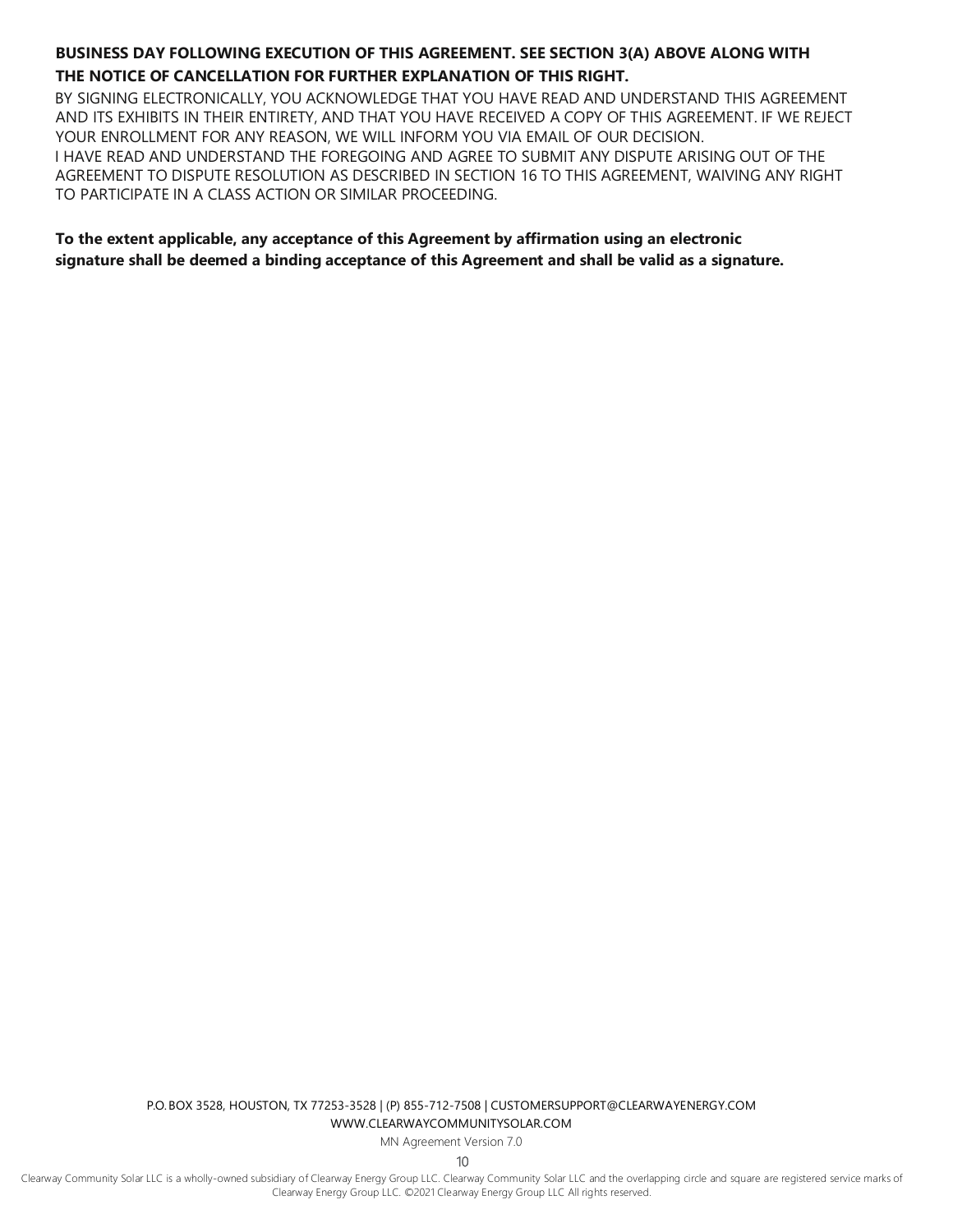

## **EXHIBIT 1**

## **Reserved: See Solar\*Rewards Community Subscriber Agency Agreement and Consent Form**

P.O. BOX 3528, HOUSTON, TX 77253-3528 | (P) 855-712-7508 [| CUSTOMERSUPPORT@CLEARWAYENERGY.COM](mailto:CUSTOMERSUPPORT@CLEARWAYENERGY.COM) [WWW.CLEARWAYCOMMUNITYSOLAR.COM](http://www.clearwaycommunitysolar.com/)

MN Agreement Version 7.0

11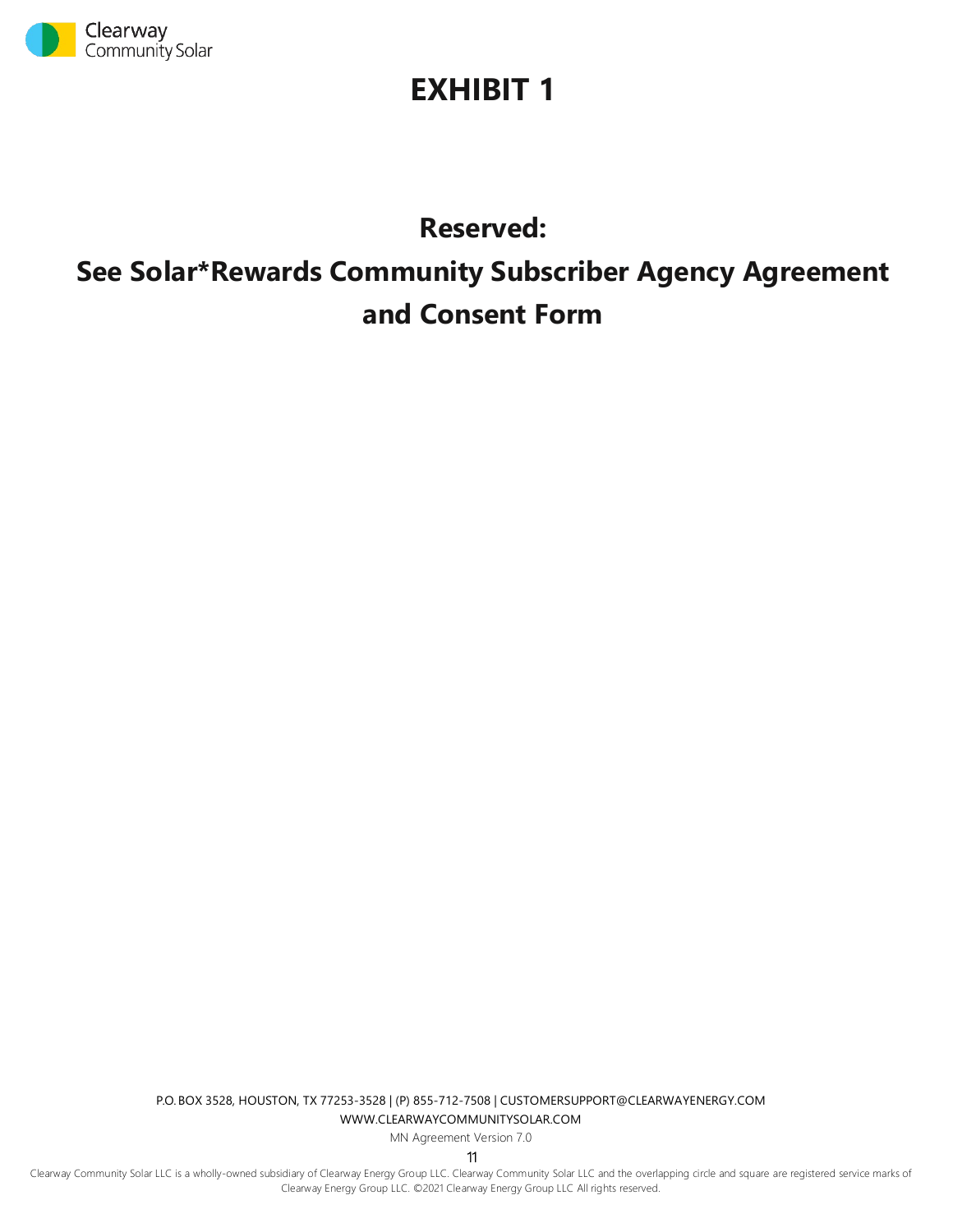

# **EXHIBIT 2 NOTICE OF CANCELLATION**

**(Your copy)**

**Signed Date: \*SEE CERTIFICATE OF COMPLETION\***

**SUMMARY OF YOUR RIGHTS TO CANCEL:**

**YOU MAY CANCEL THIS TRANSACTION, WITHOUT ANY PENALTY OR OBLIGATION, WITHIN THREE BUSINESS DAYS FROM THE DATE ABOVE, OR BY THE DATE SPECIFIED IN PARAGRAPH 4 BELOW, WHICHEVER IS LONGER.**

**IF YOU CANCEL, ANY PROPERTY TRADED IN, ANY PAYMENTS MADE BY YOU UNDER THE AGREEMENT, AND ANY NEGOTIABLE INSTRUMENT EXECUTED BY YOU WILL BE RETURNED WITHIN TEN BUSINESS DAYS FOLLOWING RECEIPT BY CLEARWAY COMMUNITY SOLAR OF YOUR CANCELLATION NOTICE, AND ANY SECURITY INTEREST ARISING OUT OF THE TRANSACTION WILL BE CANCELLED.**

**IF YOU CANCEL, YOU MUST MAKE AVAILABLE TO CLEARWAY COMMUNITY SOLAR AT YOUR RESIDENCE, IN SUBSTANTIALLY AS GOOD CONDITION AS WHEN RECEIVED, ANY GOODS DELIVERED TO YOU UNDER THE AGREEMENT; OR YOU MAY IF YOU WISH, COMPLY WITH THE INSTRUCTIONS OF CLEARWAY COMMUNITY SOLAR REGARDING THE RETURN SHIPMENT OF THE GOODS AT CLEARWAY COMMUNITY SOLAR'S EXPENSE AND RISK.**

**IF YOU DO MAKE THE GOODS AVAILABLE TO CLEARWAY COMMUNITY SOLAR AND CLEARWAY COMMUNITY SOLAR DOES NOT PICK THEM UP WITHIN 20 DAYS OF THE DATE OF YOUR NOTICE OF CANCELLATION, YOU MAY RETAIN OR DISPOSE OF THE GOODS WITHOUT ANY FURTHER OBLIGATION. IF YOU FAIL TO MAKE THE GOODS AVAILABLE TO CLEARWAY COMMUNITY SOLAR, OR IF YOU AGREE TO RETURN THE GOODS TO CLEARWAY COMMUNITY SOLAR AND FAIL TO DO SO, THEN YOU REMAIN LIABLE FOR PERFORMANCE OF ALL OBLIGATIONS UNDER THE AGREEMENT.**

**IN ADDITION TO THE CANCELLATION RIGHT STATED IN THE PARAGRAPH NUMBERED "1" ABOVE, IF THE PRODUCTION START DATE HAS NOT YET OCCURRED, YOU MAY ALSO CANCEL THIS AGREEMENT UNTIL THE EARLIER OCCURRING OF EITHER THE PRODUCTION START DATE OR 90 DAYS FOLLOWING THE DATE ON WHICH YOU EXECUTE THIS AGREEMENT.**

**IN ADDITION TO THE CANCELLATION RIGHTS STATED IN THE PARAGRAPHS NUMBERED "1" AND "2" ABOVE, YOU MAY REQUEST CANCELLATION OF THIS AGREEMENT AT ANY TIME; HOWEVER, ANY SUCH CANCELLATION REQUEST WILL BE SUBJECT TO THE TERMS AND CONDITIONS OF YOUR AGREEMENT, INCLUDING APPLICABLE LIMITATIONS ON YOUR ABILITY TO CANCEL AND PAYMENT OF THE CANCELLATION FEE, IF APPLICABLE.**

**TO CANCEL THIS TRANSACTION, MAIL OR DELIVER A SIGNED AND DATED COPY OF THIS CANCELLATION** 

P.O. BOX 3528, HOUSTON, TX 77253-3528 | (P) 855-712-7508 [| CUSTOMERSUPPORT@CLEARWAYENERGY.COM](mailto:CUSTOMERSUPPORT@CLEARWAYENERGY.COM) [WWW.CLEARWAYCOMMUNITYSOLAR.COM](http://www.clearwaycommunitysolar.com/)

MN Agreement Version 7.0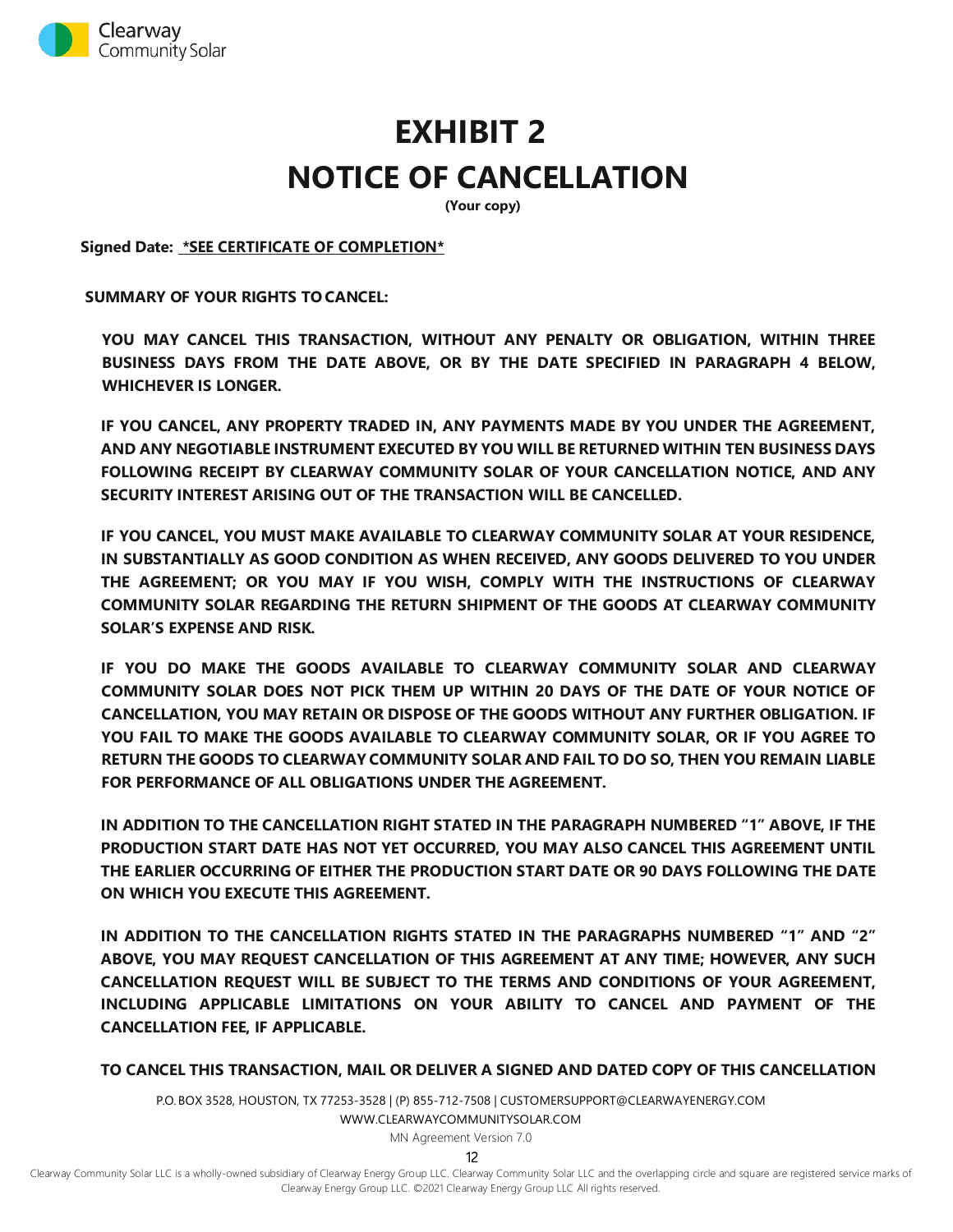**NOTICE OR ANY OTHER WRITTEN NOTICE, OR SEND A TELEGRAM, TO CLEARWAY COMMUNITY SOLAR AT P.O. BOX 3528, HOUSTON, TX 77253-3528, OR EMAIL A SIGNED ANDDATED COPY OF THIS CANCELLATION NOTICE TO [CUSTOMERSUPPORT@CLEARWAYENERGY.COM,](mailto:CUSTOMERSUPPORT@CLEARWAYENERGY.COM) NOT LATER THAN MIDNIGHT OF THREE BUSINESS DAYS FOLLOWING THE TRANSACTION DATE ABOVE, OR LATER IF ALLOWED BY THE TERMS OF THIS AGREEMENT.**

**I HEREBY CANCEL THIS TRANSACTION.**

| Signed:                     |
|-----------------------------|
| <b>Customer's Printed:</b>  |
| Date:                       |
| <b>Utility Account No.:</b> |
| <b>Meter Address:</b>       |
|                             |

P.O. BOX 3528, HOUSTON, TX 77253-3528 | (P) 855-712-7508 [| CUSTOMERSUPPORT@CLEARWAYENERGY.COM](mailto:CUSTOMERSUPPORT@CLEARWAYENERGY.COM) [WWW.CLEARWAYCOMMUNITYSOLAR.COM](http://www.clearwaycommunitysolar.com/)

MN Agreement Version 7.0

13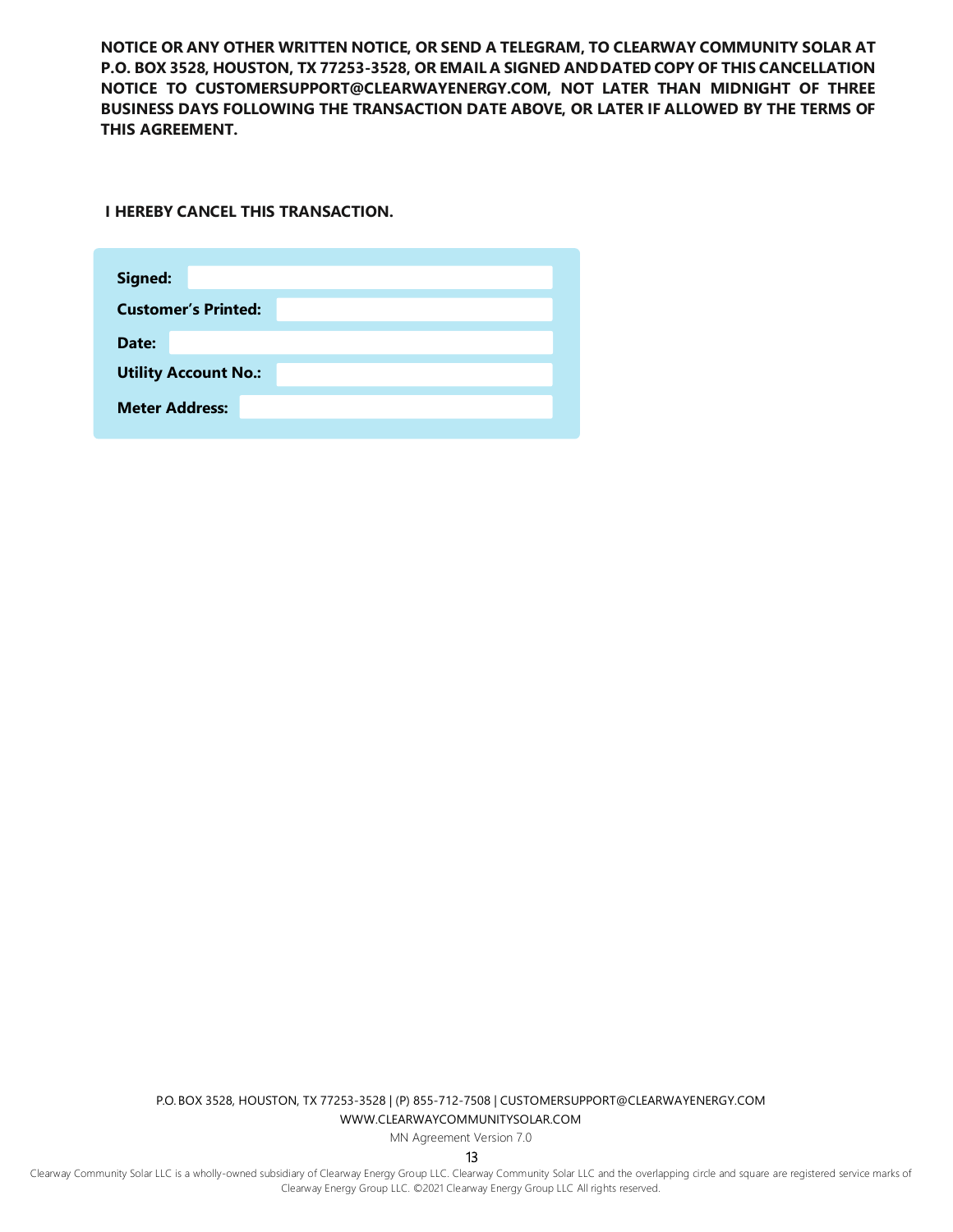

## **EXHIBIT 2 NOTICE OF CANCELLATION**

**(Clearway Community Solar copy)**

**Signed Date: \*SEE CERTIFICATE OF COMPLETION\***

**SUMMARY OF YOUR RIGHTS TO CANCEL:**

**YOU MAY CANCEL THIS TRANSACTION, WITHOUT ANY PENALTY OR OBLIGATION, WITHIN THREE BUSINESS DAYS FROM THE DATE ABOVE**

**IF YOU CANCEL, ANY PROPERTY TRADED IN, ANY PAYMENTS MADE BY YOU UNDER THE AGREEMENT, AND ANY NEGOTIABLE INSTRUMENT EXECUTED BY YOU WILL BE RETURNEDWITHIN TEN BUSINESS DAYS FOLLOWING RECEIPT BY CLEARWAY COMMUNITY SOLAR OF YOUR CANCELLATION NOTICE, AND ANY SECURITY INTEREST ARISING OUT OF THE TRANSACTION WILL BE CANCELLED.**

**IF YOU CANCEL, YOU MUST MAKE AVAILABLE TO CLEARWAY COMMUNITY SOLAR AT YOUR RESIDENCE, IN SUBSTANTIALLY AS GOOD CONDITION AS WHEN RECEIVED, ANY GOODS DELIVERED TO YOU UNDER THE AGREEMENT; OR YOU MAY IF YOU WISH, COMPLY WITH THE INSTRUCTIONS OF CLEARWAY COMMUNITY SOLAR REGARDING THE RETURN SHIPMENT OF THE GOODS AT CLEARWAY COMMUNITY SOLAR'S EXPENSE AND RISK.**

**IF YOU DO MAKE THE GOODS AVAILABLE TO CLEARWAY COMMUNITY SOLAR AND CLEARWAY COMMUNITY SOLAR DOES NOT PICK THEM UP WITHIN 20 DAYS OF THE DATE OF YOUR NOTICE OF CANCELLATION, YOU MAY RETAIN OR DISPOSE OF THE GOODS WITHOUT ANY FURTHER OBLIGATION. IF YOU FAIL TO MAKE THE GOODS AVAILABLE TO CLEARWAY COMMUNITY SOLAR, OR IF YOU AGREE TO RETURN THE GOODS TO CLEARWAYCOMMUNITYSOLAR AND FAIL TO DO SO, THEN YOU REMAIN LIABLE FOR PERFORMANCE OF ALL OBLIGATIONS UNDER THE AGREEMENT.**

**IN ADDITION TO THE CANCELLATION RIGHT STATED IN THE PARAGRAPH NUMBERED "1" ABOVE, IF THE PRODUCTION START DATE HAS NOT YET OCCURRED, YOU MAY ALSO CANCEL THIS AGREEMENT UNTIL THE EARLIER OCCURRING OF EITHER THE PRODUCTION START DATE OR 90 DAYS FOLLOWING THE DATE ON WHICH YOU EXECUTE THIS AGREEMENT.**

**IN ADDITION TO THE CANCELLATION RIGHTS STATED IN THE PARAGRAPHS NUMBERED "1" AND "2" ABOVE, YOU MAY REQUEST CANCELLATION OF THIS AGREEMENT AT ANY TIME; HOWEVER, ANY SUCH CANCELLATION REQUEST WILL BE SUBJECT TO THE TERMS AND CONDITIONS OF YOUR AGREEMENT, INCLUDING APPLICABLE LIMITATIONS ON YOUR ABILITY TO CANCEL AND PAYMENT OF THE CANCELLATION FEE, IF APPLICABLE.**

**TO CANCEL THIS TRANSACTION, MAIL OR DELIVER A SIGNED AND DATED COPY OF THIS CANCELLATION NOTICE OR ANY OTHER WRITTEN NOTICE, OR SEND A TELEGRAM, TO CLEARWAY COMMUNITY SOLAR** 

P.O. BOX 3528, HOUSTON, TX 77253-3528 | (P) 855-712-7508 [| CUSTOMERSUPPORT@CLEARWAYENERGY.COM](mailto:CUSTOMERSUPPORT@CLEARWAYENERGY.COM)

[WWW.CLEARWAYCOMMUNITYSOLAR.COM](http://www.clearwaycommunitysolar.com/)

MN Agreement Version 7.0